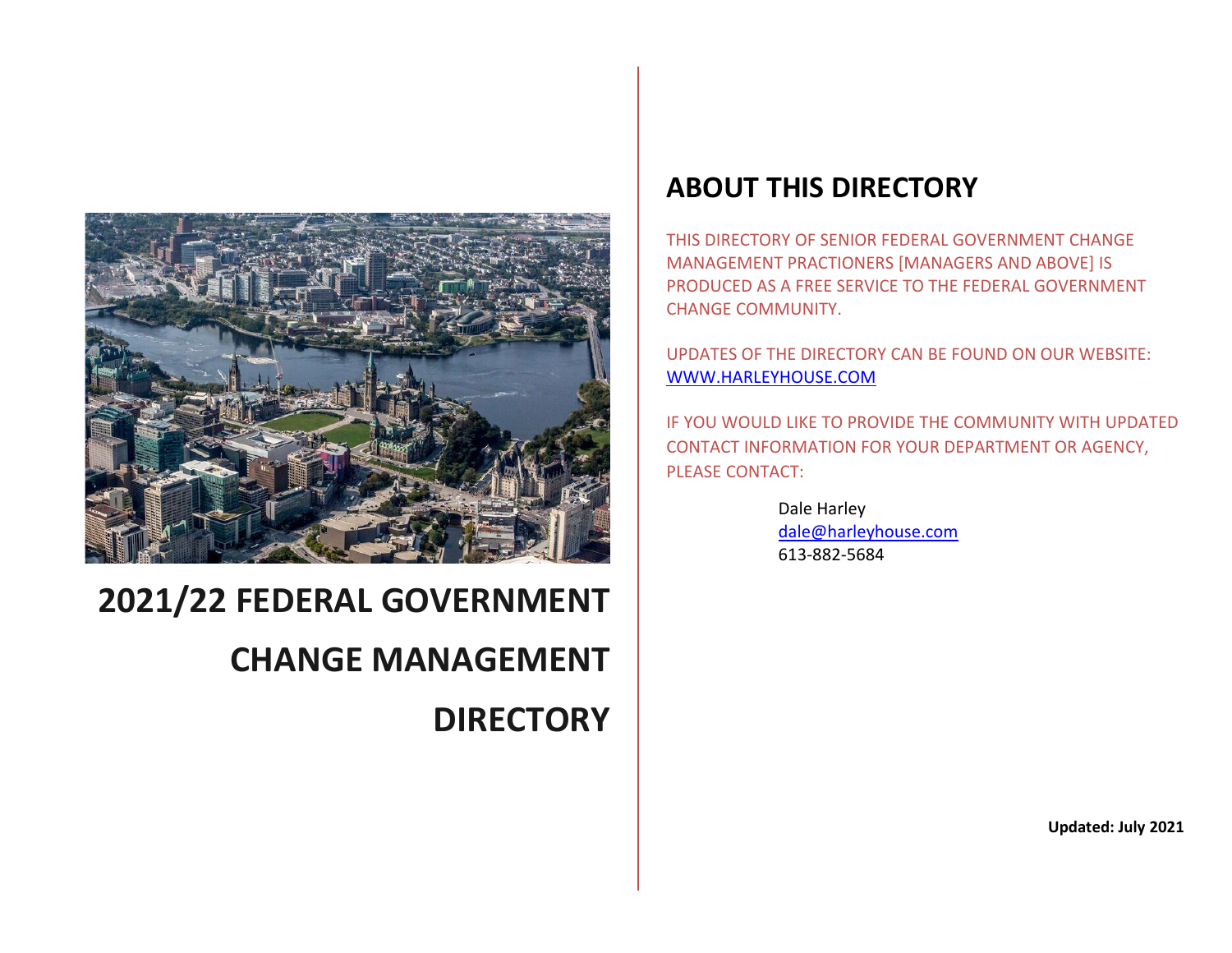For the past several years, we have been producing a Directory of Federal Government Communications Managers as a free service to the communications community. We thought it time to produce a similar directory on behalf of the Federal Government Change Management community.

The following is a draft of such a directory. We have attempted to identify managers involved in Change Management within the federal government. We appreciate that this first draft is far from perfect. We would like to call on the community to update the data for their own department or agency by reviewing and updating the information and returning it to us with the updates highlighted in yellow. If you see that there is missing data on your colleagues from other departments, we kindly ask that you forward this document to them so that they can update their information.

We will compile the results into an updated document and circulate a copy to everyone listed in the directory so that you will have contact information from senior change managers throughout the federal government.

If you have any questions, please contact me, Dale Harley, at 613-882-5684 or [dale@harleyhouse.com.](mailto:dale@harleyhouse.com) Thank you for your assistance.

#### **Contents**

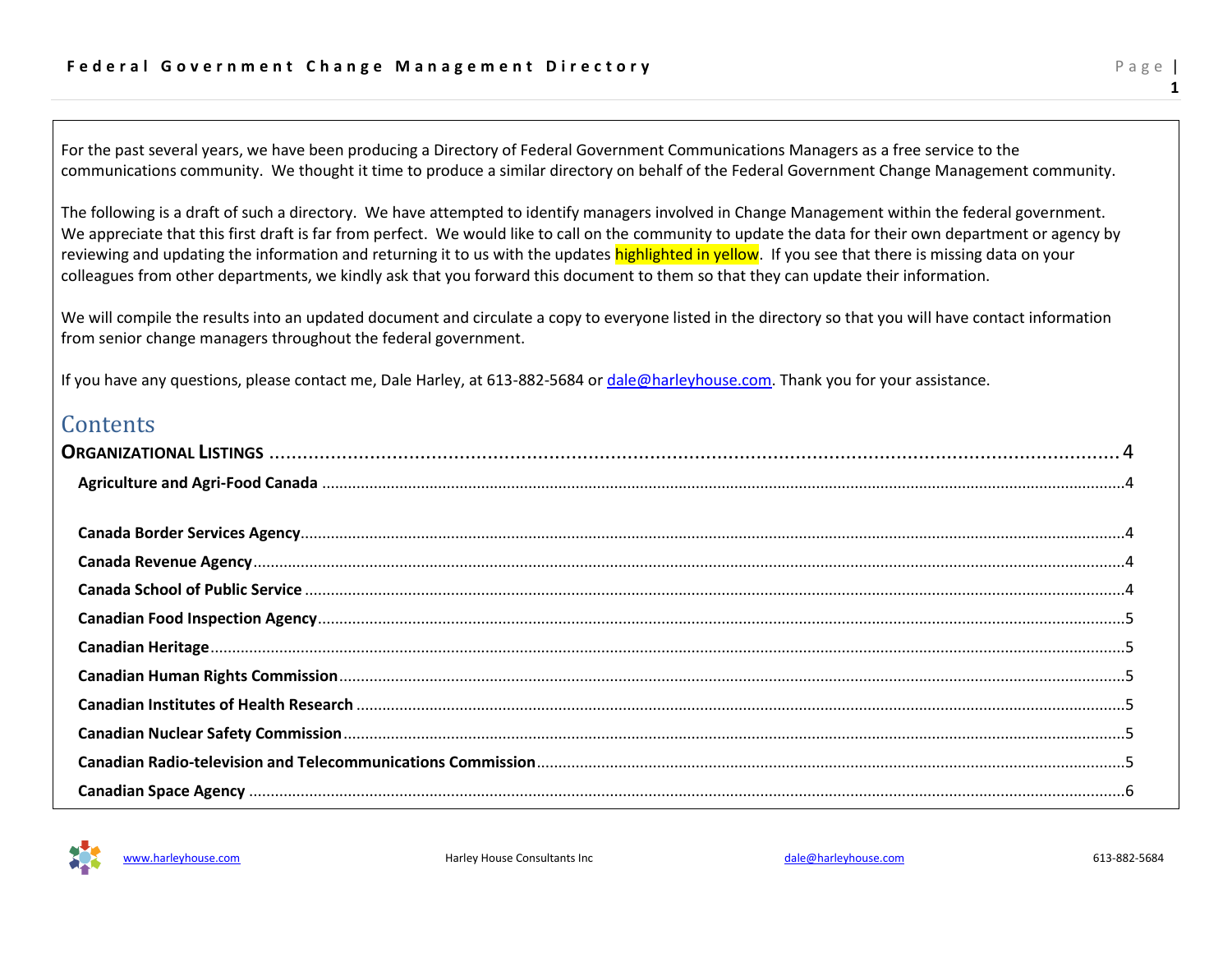| - | ×. |   |
|---|----|---|
|   |    | ₽ |

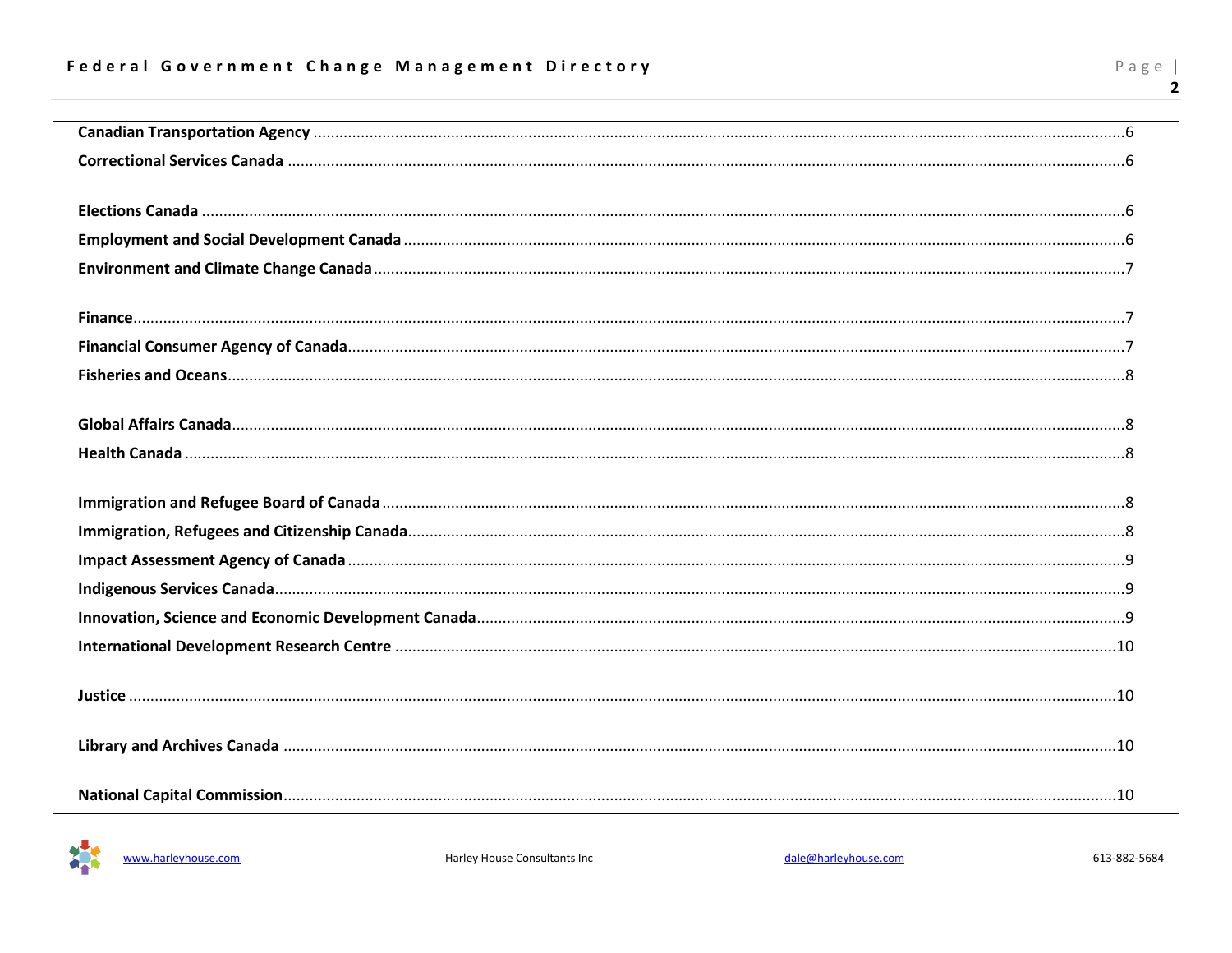#### Federal Government Change Management Directory

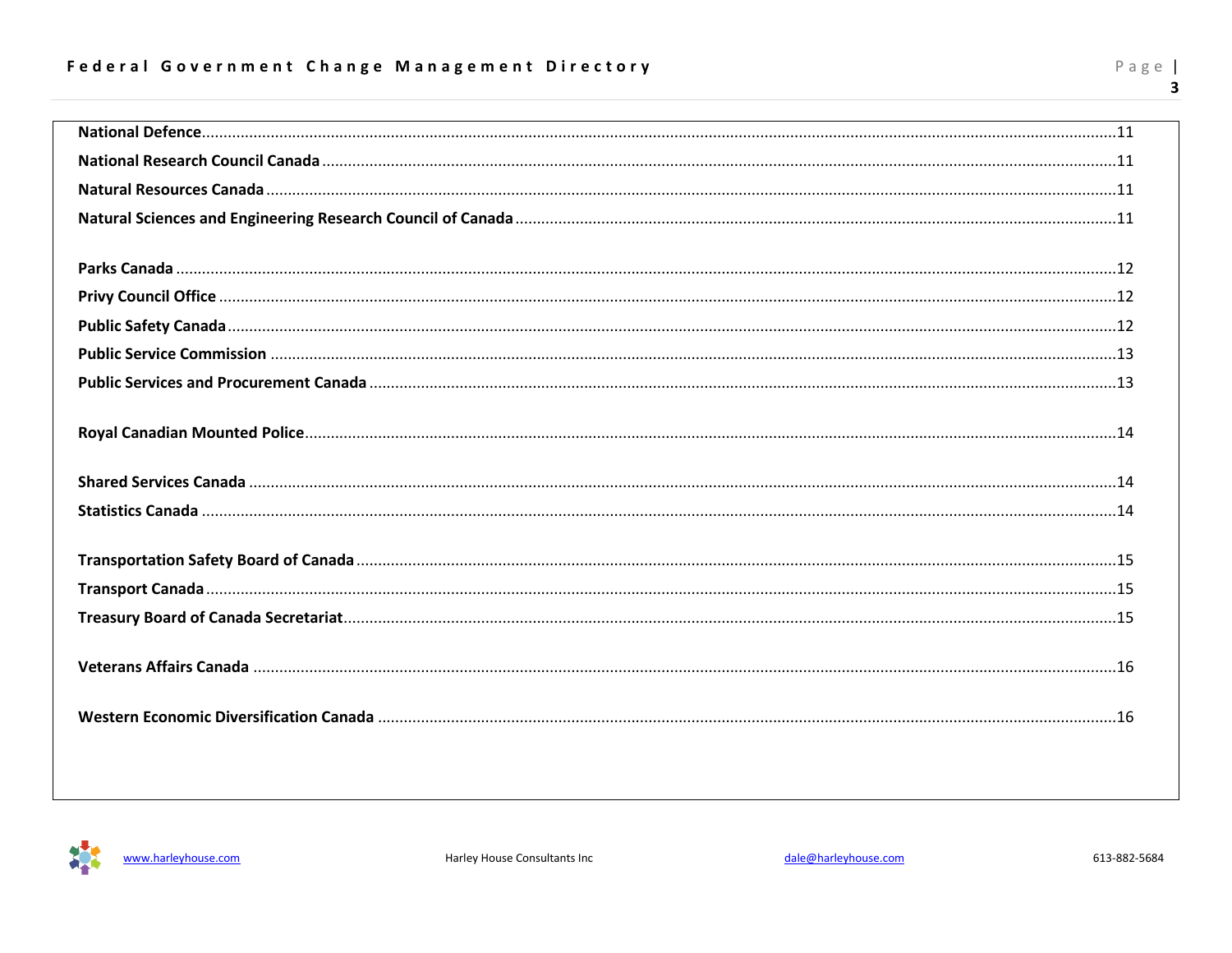#### <span id="page-4-0"></span>**ORGANIZATIONAL LISTINGS**

<span id="page-4-2"></span><span id="page-4-1"></span>

| Ottawa, Ontario K1A 0C5<br>Phone<br><b>Branch</b><br><b>Title</b><br><b>Name</b><br>Email<br><b>IT Transformation and</b><br>Senior Advisor to the<br><b>Steve Rennie</b><br>Steve.Rennie@canada.ca<br>Modernization<br><b>Director General</b><br>191 Laurier Avenue West, 9th Floor<br><b>Canada Border Services Agency</b><br>Ottawa, Ontario K1A 0L8<br><b>Title</b><br>Phone<br><b>Branch</b><br><b>Name</b><br>Email<br>Peter.yendall@cbsa-asfc.gc.ca;<br>Organizational Culture and Change<br><b>Director General</b><br>Peter Yendall<br>613-948-0555<br>Management<br><b>Strategic Change Office</b><br>laurie.maybury@cbsa-asfc.gc.ca;<br>Laurie Maybury<br>613-302-7156<br>Director<br><b>Chief Transformation Officer</b><br>Diane Champagne<br>613-720-7563<br>Manager<br><b>Branch</b><br>Levesque<br><b>Strategic Change Office</b><br><b>Senior Communications</b><br>Kate Stuparyk<br>Advisor<br><b>555 MacKenzie Avenue</b><br><b>Canada Revenue Agency</b><br>Ottawa, Ontario K1A 0L5<br><b>Branch</b><br><b>Title</b><br><b>Email</b><br><b>Name</b><br>Phone<br>Silvano Tocchi<br>Silvano.Tocchi@cra-arc.gc.ca;<br><b>Digital Transformation Program</b><br><b>Assistant Commissioner</b><br>Annette Butikofer<br>Annette.Butikofer@cra-arc.gc.ca;<br>Assistant Commissioner and<br><b>CIO</b><br><b>Information Technology</b><br><b>Michel Bastien</b><br><b>Director General</b><br>Michel.Bastien@cra-arc.gc.ca;<br><b>Mike Fowler</b><br>Director<br><b>373 Sussex Drive</b><br><b>Canada School of Public Service</b><br>Ottawa, Ontario<br>Phone | <b>Agriculture and Agri-Food Canada</b> |              | 1341 Baseline Road Tower 7, Floor 1, Room 243 |  |       |
|------------------------------------------------------------------------------------------------------------------------------------------------------------------------------------------------------------------------------------------------------------------------------------------------------------------------------------------------------------------------------------------------------------------------------------------------------------------------------------------------------------------------------------------------------------------------------------------------------------------------------------------------------------------------------------------------------------------------------------------------------------------------------------------------------------------------------------------------------------------------------------------------------------------------------------------------------------------------------------------------------------------------------------------------------------------------------------------------------------------------------------------------------------------------------------------------------------------------------------------------------------------------------------------------------------------------------------------------------------------------------------------------------------------------------------------------------------------------------------------------------------------------------------------------------------------------------|-----------------------------------------|--------------|-----------------------------------------------|--|-------|
|                                                                                                                                                                                                                                                                                                                                                                                                                                                                                                                                                                                                                                                                                                                                                                                                                                                                                                                                                                                                                                                                                                                                                                                                                                                                                                                                                                                                                                                                                                                                                                              |                                         |              |                                               |  |       |
|                                                                                                                                                                                                                                                                                                                                                                                                                                                                                                                                                                                                                                                                                                                                                                                                                                                                                                                                                                                                                                                                                                                                                                                                                                                                                                                                                                                                                                                                                                                                                                              |                                         |              |                                               |  |       |
|                                                                                                                                                                                                                                                                                                                                                                                                                                                                                                                                                                                                                                                                                                                                                                                                                                                                                                                                                                                                                                                                                                                                                                                                                                                                                                                                                                                                                                                                                                                                                                              |                                         |              |                                               |  |       |
|                                                                                                                                                                                                                                                                                                                                                                                                                                                                                                                                                                                                                                                                                                                                                                                                                                                                                                                                                                                                                                                                                                                                                                                                                                                                                                                                                                                                                                                                                                                                                                              |                                         |              |                                               |  |       |
|                                                                                                                                                                                                                                                                                                                                                                                                                                                                                                                                                                                                                                                                                                                                                                                                                                                                                                                                                                                                                                                                                                                                                                                                                                                                                                                                                                                                                                                                                                                                                                              |                                         |              |                                               |  |       |
|                                                                                                                                                                                                                                                                                                                                                                                                                                                                                                                                                                                                                                                                                                                                                                                                                                                                                                                                                                                                                                                                                                                                                                                                                                                                                                                                                                                                                                                                                                                                                                              |                                         |              |                                               |  |       |
|                                                                                                                                                                                                                                                                                                                                                                                                                                                                                                                                                                                                                                                                                                                                                                                                                                                                                                                                                                                                                                                                                                                                                                                                                                                                                                                                                                                                                                                                                                                                                                              |                                         |              |                                               |  |       |
|                                                                                                                                                                                                                                                                                                                                                                                                                                                                                                                                                                                                                                                                                                                                                                                                                                                                                                                                                                                                                                                                                                                                                                                                                                                                                                                                                                                                                                                                                                                                                                              |                                         |              |                                               |  |       |
|                                                                                                                                                                                                                                                                                                                                                                                                                                                                                                                                                                                                                                                                                                                                                                                                                                                                                                                                                                                                                                                                                                                                                                                                                                                                                                                                                                                                                                                                                                                                                                              |                                         |              |                                               |  |       |
|                                                                                                                                                                                                                                                                                                                                                                                                                                                                                                                                                                                                                                                                                                                                                                                                                                                                                                                                                                                                                                                                                                                                                                                                                                                                                                                                                                                                                                                                                                                                                                              |                                         |              |                                               |  |       |
|                                                                                                                                                                                                                                                                                                                                                                                                                                                                                                                                                                                                                                                                                                                                                                                                                                                                                                                                                                                                                                                                                                                                                                                                                                                                                                                                                                                                                                                                                                                                                                              |                                         |              |                                               |  |       |
|                                                                                                                                                                                                                                                                                                                                                                                                                                                                                                                                                                                                                                                                                                                                                                                                                                                                                                                                                                                                                                                                                                                                                                                                                                                                                                                                                                                                                                                                                                                                                                              |                                         |              |                                               |  |       |
|                                                                                                                                                                                                                                                                                                                                                                                                                                                                                                                                                                                                                                                                                                                                                                                                                                                                                                                                                                                                                                                                                                                                                                                                                                                                                                                                                                                                                                                                                                                                                                              |                                         |              |                                               |  |       |
|                                                                                                                                                                                                                                                                                                                                                                                                                                                                                                                                                                                                                                                                                                                                                                                                                                                                                                                                                                                                                                                                                                                                                                                                                                                                                                                                                                                                                                                                                                                                                                              |                                         |              |                                               |  |       |
|                                                                                                                                                                                                                                                                                                                                                                                                                                                                                                                                                                                                                                                                                                                                                                                                                                                                                                                                                                                                                                                                                                                                                                                                                                                                                                                                                                                                                                                                                                                                                                              |                                         |              |                                               |  |       |
|                                                                                                                                                                                                                                                                                                                                                                                                                                                                                                                                                                                                                                                                                                                                                                                                                                                                                                                                                                                                                                                                                                                                                                                                                                                                                                                                                                                                                                                                                                                                                                              |                                         |              |                                               |  |       |
|                                                                                                                                                                                                                                                                                                                                                                                                                                                                                                                                                                                                                                                                                                                                                                                                                                                                                                                                                                                                                                                                                                                                                                                                                                                                                                                                                                                                                                                                                                                                                                              |                                         |              |                                               |  |       |
|                                                                                                                                                                                                                                                                                                                                                                                                                                                                                                                                                                                                                                                                                                                                                                                                                                                                                                                                                                                                                                                                                                                                                                                                                                                                                                                                                                                                                                                                                                                                                                              |                                         |              |                                               |  |       |
|                                                                                                                                                                                                                                                                                                                                                                                                                                                                                                                                                                                                                                                                                                                                                                                                                                                                                                                                                                                                                                                                                                                                                                                                                                                                                                                                                                                                                                                                                                                                                                              |                                         |              |                                               |  |       |
|                                                                                                                                                                                                                                                                                                                                                                                                                                                                                                                                                                                                                                                                                                                                                                                                                                                                                                                                                                                                                                                                                                                                                                                                                                                                                                                                                                                                                                                                                                                                                                              |                                         |              |                                               |  |       |
|                                                                                                                                                                                                                                                                                                                                                                                                                                                                                                                                                                                                                                                                                                                                                                                                                                                                                                                                                                                                                                                                                                                                                                                                                                                                                                                                                                                                                                                                                                                                                                              |                                         |              |                                               |  |       |
|                                                                                                                                                                                                                                                                                                                                                                                                                                                                                                                                                                                                                                                                                                                                                                                                                                                                                                                                                                                                                                                                                                                                                                                                                                                                                                                                                                                                                                                                                                                                                                              |                                         |              |                                               |  |       |
|                                                                                                                                                                                                                                                                                                                                                                                                                                                                                                                                                                                                                                                                                                                                                                                                                                                                                                                                                                                                                                                                                                                                                                                                                                                                                                                                                                                                                                                                                                                                                                              |                                         |              |                                               |  |       |
|                                                                                                                                                                                                                                                                                                                                                                                                                                                                                                                                                                                                                                                                                                                                                                                                                                                                                                                                                                                                                                                                                                                                                                                                                                                                                                                                                                                                                                                                                                                                                                              |                                         |              |                                               |  |       |
|                                                                                                                                                                                                                                                                                                                                                                                                                                                                                                                                                                                                                                                                                                                                                                                                                                                                                                                                                                                                                                                                                                                                                                                                                                                                                                                                                                                                                                                                                                                                                                              |                                         |              |                                               |  |       |
|                                                                                                                                                                                                                                                                                                                                                                                                                                                                                                                                                                                                                                                                                                                                                                                                                                                                                                                                                                                                                                                                                                                                                                                                                                                                                                                                                                                                                                                                                                                                                                              | <b>Branch</b>                           | <b>Title</b> | <b>Name</b>                                   |  | Email |

<span id="page-4-4"></span><span id="page-4-3"></span>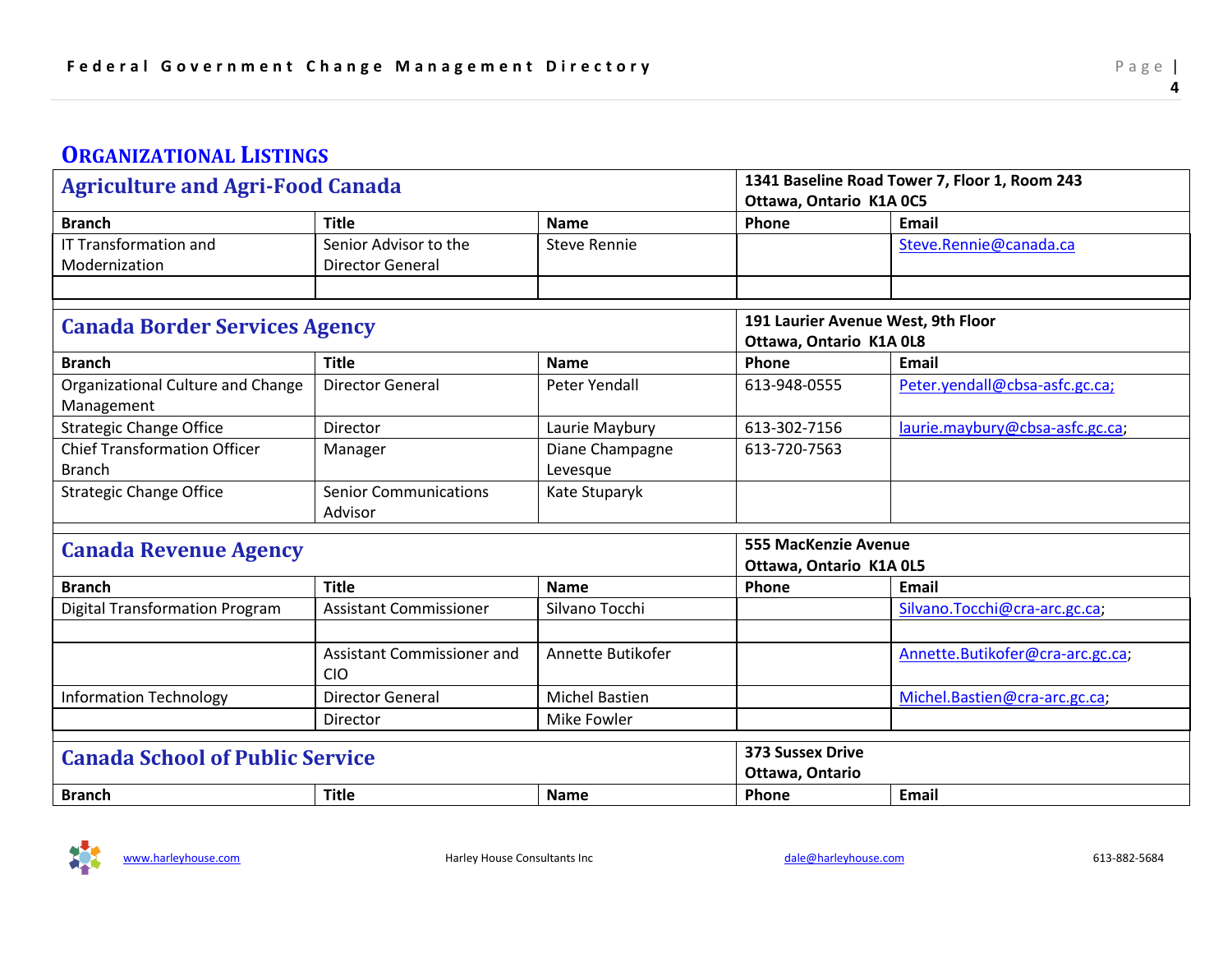<span id="page-5-2"></span><span id="page-5-1"></span><span id="page-5-0"></span>

| <b>Canadian Food Inspection Agency</b>        |                              | 1400 Merivale Road Tower 1, Floor 2, Room 106 |                                   |                                                   |  |
|-----------------------------------------------|------------------------------|-----------------------------------------------|-----------------------------------|---------------------------------------------------|--|
|                                               |                              |                                               | Ottawa, Ontario K1A 0Y9           |                                                   |  |
| <b>Branch</b>                                 | <b>Title</b>                 | <b>Name</b>                                   | Phone                             | Email                                             |  |
| Corporate, internal and e-                    | <b>Executive Director</b>    | Tanya Day                                     |                                   | Tanya.Day@canada.ca                               |  |
| communications. Stakeholder                   |                              |                                               |                                   |                                                   |  |
| engagement                                    |                              |                                               |                                   |                                                   |  |
|                                               |                              |                                               |                                   |                                                   |  |
|                                               |                              |                                               | 25 Eddy St., 10th Floor, Room 033 |                                                   |  |
| <b>Canadian Heritage</b>                      |                              |                                               | Gatineau, Quebec K1A 0M5          |                                                   |  |
| <b>Branch</b>                                 | <b>Title</b>                 | <b>Name</b>                                   | Phone                             | <b>Email</b>                                      |  |
|                                               | <b>Senior Communications</b> | <b>Alexandre Desjardins</b>                   |                                   |                                                   |  |
|                                               | Advisor                      |                                               |                                   |                                                   |  |
|                                               |                              |                                               |                                   |                                                   |  |
| <b>Canadian Human Rights Commission</b>       |                              |                                               | 344 Slater Street, 8th Floor      |                                                   |  |
|                                               |                              |                                               | Ottawa, Ontario K1A 1E1           |                                                   |  |
| <b>Branch</b>                                 | <b>Title</b>                 | <b>Name</b>                                   | Phone                             | Email                                             |  |
|                                               |                              |                                               |                                   |                                                   |  |
|                                               |                              |                                               |                                   |                                                   |  |
|                                               |                              |                                               |                                   | 160 Elgin Street, 9th Floor Address Locator 4809A |  |
| <b>Canadian Institutes of Health Research</b> |                              |                                               | Ottawa, Ontario K1A 0W9           |                                                   |  |
|                                               |                              |                                               |                                   |                                                   |  |
|                                               |                              |                                               |                                   |                                                   |  |
| <b>Canadian Nuclear Safety Commission</b>     |                              |                                               |                                   | 280 Slater Street P.O. Pox 1046, Station B        |  |
|                                               |                              |                                               | Ottawa, Ontario K1P 5S9           |                                                   |  |
| <b>Branch</b>                                 | <b>Title</b>                 | <b>Name</b>                                   | Phone                             | <b>Email</b>                                      |  |
| <b>Change Management Office</b>               | <b>Team Lead</b>             | Adèle Bissonnette                             |                                   | Adele.Bissonnette@cnsc-ccsn.gc.ca                 |  |
|                                               |                              |                                               |                                   |                                                   |  |

<span id="page-5-4"></span><span id="page-5-3"></span>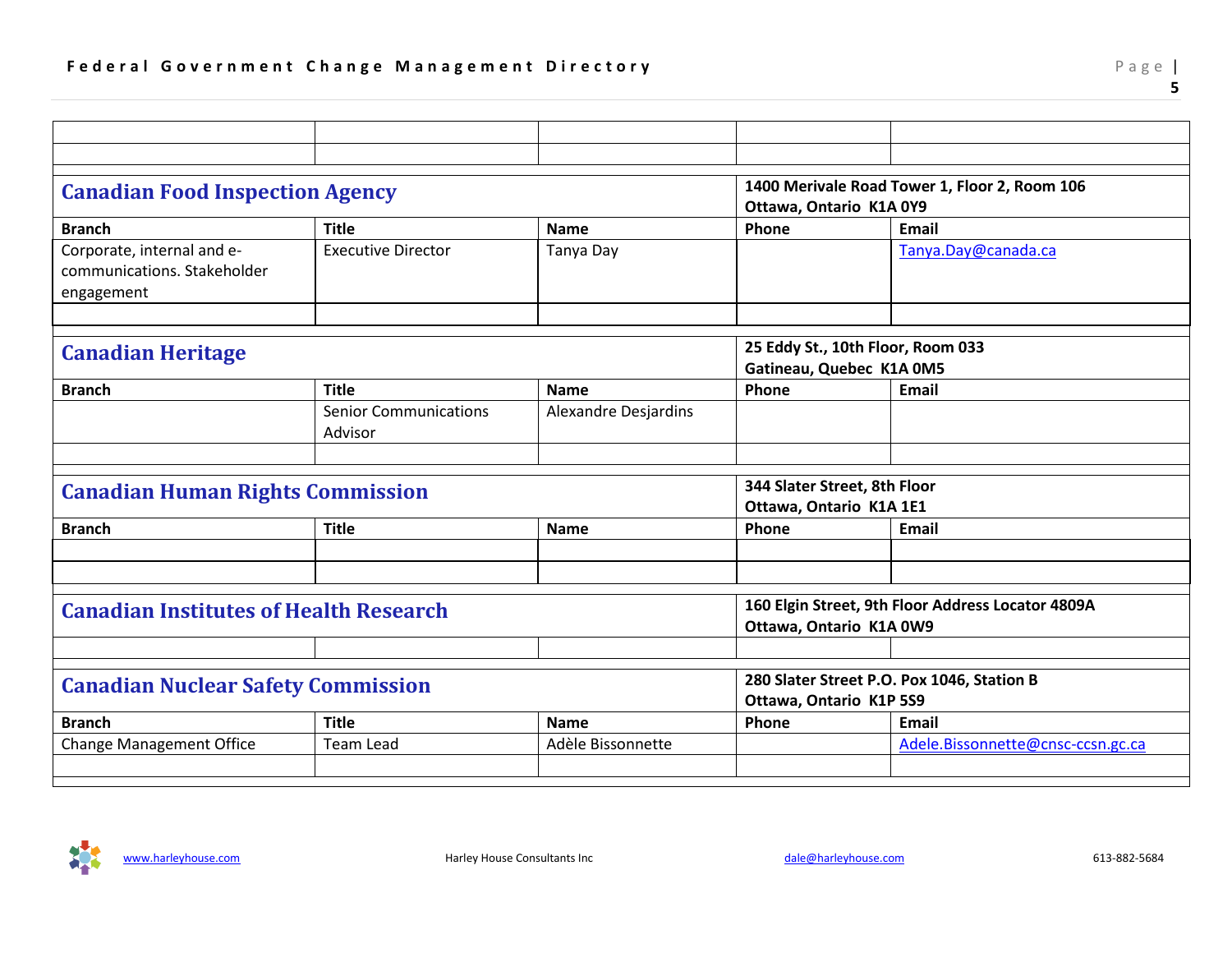<span id="page-6-3"></span><span id="page-6-2"></span><span id="page-6-1"></span><span id="page-6-0"></span>

| <b>Canadian Radio-television and Telecommunications Commission</b> |                                          | Les Terrasses de la Chaudière, Central Building, 1 Promenade<br>du Portage, Gatineau QC J8X 4B1 |                                                       |                                |  |
|--------------------------------------------------------------------|------------------------------------------|-------------------------------------------------------------------------------------------------|-------------------------------------------------------|--------------------------------|--|
| <b>Branch</b>                                                      | <b>Title</b>                             | <b>Name</b>                                                                                     | Phone                                                 | <b>Email</b>                   |  |
|                                                                    |                                          |                                                                                                 |                                                       |                                |  |
|                                                                    |                                          |                                                                                                 |                                                       |                                |  |
| <b>Canadian Space Agency</b>                                       |                                          |                                                                                                 | 6767 Route de l'Aeroport                              |                                |  |
|                                                                    |                                          |                                                                                                 | Saint-Hubert, Quebec J3Y 8Y9                          |                                |  |
|                                                                    |                                          |                                                                                                 |                                                       |                                |  |
|                                                                    |                                          |                                                                                                 |                                                       |                                |  |
|                                                                    |                                          |                                                                                                 | 15 Eddy Street                                        |                                |  |
| <b>Canadian Transportation Agency</b>                              |                                          |                                                                                                 | Gatineau, Quebec K1A 0N9                              |                                |  |
| <b>Branch</b>                                                      | <b>Title</b>                             | <b>Name</b>                                                                                     | Phone                                                 | Email                          |  |
|                                                                    |                                          |                                                                                                 |                                                       |                                |  |
|                                                                    |                                          |                                                                                                 |                                                       |                                |  |
| <b>Correctional Services Canada</b>                                |                                          | <b>340 Laurier Ave West</b>                                                                     |                                                       |                                |  |
|                                                                    |                                          |                                                                                                 | Ottawa, Ontario K1A 0P9                               |                                |  |
| <b>Branch</b>                                                      | <b>Title</b>                             | <b>Name</b>                                                                                     | Phone                                                 | <b>Email</b>                   |  |
|                                                                    | <b>Special Advisor</b>                   | Peter Linkletter                                                                                |                                                       | Peter.Linkletter@csc-scc.gc.ca |  |
|                                                                    |                                          |                                                                                                 |                                                       |                                |  |
|                                                                    |                                          |                                                                                                 |                                                       |                                |  |
| <b>Elections Canada</b>                                            |                                          |                                                                                                 | <b>30 Victoria Street</b><br>Gatineau, Quebec K1A 0M6 |                                |  |
| <b>Branch</b>                                                      | <b>Title</b>                             | <b>Name</b>                                                                                     | Phone                                                 | <b>Email</b>                   |  |
| <b>Digital Transformation</b>                                      | <b>Deputy Chief Electoral</b><br>Officer | Serge Caron                                                                                     |                                                       | Serge.Caron@elections.ca       |  |
|                                                                    |                                          |                                                                                                 |                                                       |                                |  |
| <b>Employment and Social Development Canada</b>                    |                                          |                                                                                                 | 140 Promenade du Portage                              |                                |  |
|                                                                    |                                          |                                                                                                 | Gatineau, Quebec K1A 0J9                              |                                |  |
| <b>Branch</b>                                                      | <b>Title</b>                             | <b>Name</b>                                                                                     | Phone                                                 | Email                          |  |

<span id="page-6-5"></span><span id="page-6-4"></span>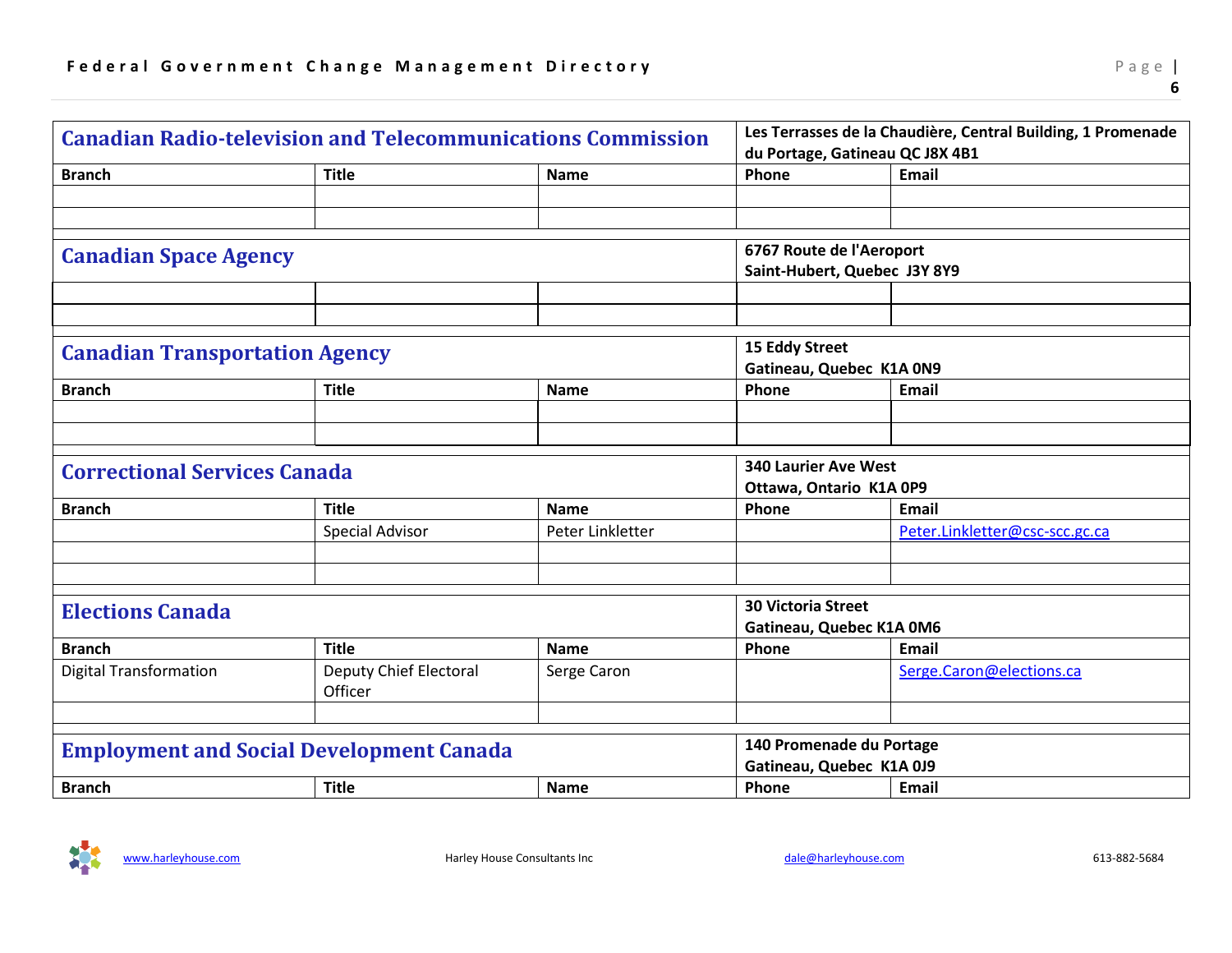<span id="page-7-0"></span>

| <b>Transformation Management</b><br><b>Branch</b>                                               | Senior Manager,<br><b>Transformation Office</b><br>Secretariat | Mélanie Copeland      |                                                                | Melanie.Copeland@servicecanada.gc.ca     |
|-------------------------------------------------------------------------------------------------|----------------------------------------------------------------|-----------------------|----------------------------------------------------------------|------------------------------------------|
| Change Management Leadership<br>and Organizational Readiness                                    | Manager                                                        | Jules JA Leger        | 819-654-3229                                                   | julesandre.leger@hrsdc-rhdcc.gc.ca;      |
| Labour Program - Compliance,<br><b>Operations and Program</b><br>Development Directorate        | Program Officer                                                | Victoria Patacairk    | 873-354-2718                                                   | victoria.patacairk@labour-travail.gc.ca; |
| Change Management and<br>Communications, Innovation and<br><b>Information Technology Branch</b> | Director                                                       | Dawna LaBonté         | 819-654-0476                                                   | dawna.labonte@hrsdc-rhdcc.gc.ca;         |
| <b>Enterprise Project Management</b><br>Office                                                  | Manager                                                        | Amy Cain              | 873-396-1034                                                   | amy.cain@servicecanada.gc.ca;            |
| <b>Benefits Delivery Modernization</b><br>Programme                                             | Change Management<br>Practitioner                              | Miranda Donohue       | 819-654-2009<br>873-355-3521                                   | miranda.donohue@servicecanada.gc.ca      |
| <b>Environment and Climate Change Canada</b>                                                    |                                                                |                       |                                                                |                                          |
|                                                                                                 |                                                                |                       | 200, boul. Sacré-Coeur, 12th Floor<br>Gatineau, Quebec K1A 0H3 |                                          |
| <b>Branch</b>                                                                                   | <b>Title</b>                                                   | <b>Name</b>           | Phone                                                          | Email                                    |
| Digital Strategies and Information<br>Management                                                | <b>Director General</b>                                        | Eric Gagné            | 819-661-4576                                                   | eric.gagne@canada.ca                     |
|                                                                                                 |                                                                |                       |                                                                |                                          |
|                                                                                                 |                                                                |                       |                                                                |                                          |
| <b>Finance</b>                                                                                  |                                                                |                       | 90 Elgin St.<br>Ottawa, Ontario K1A 0G5                        |                                          |
| <b>Branch</b>                                                                                   | <b>Title</b>                                                   | <b>Name</b>           | Phone                                                          | Email                                    |
| Change Management/Desktop<br>Operations                                                         | Chief                                                          | <b>Blair Johnston</b> | 613-369-3441                                                   | Blair.Johnston@canada.ca                 |

<span id="page-7-1"></span>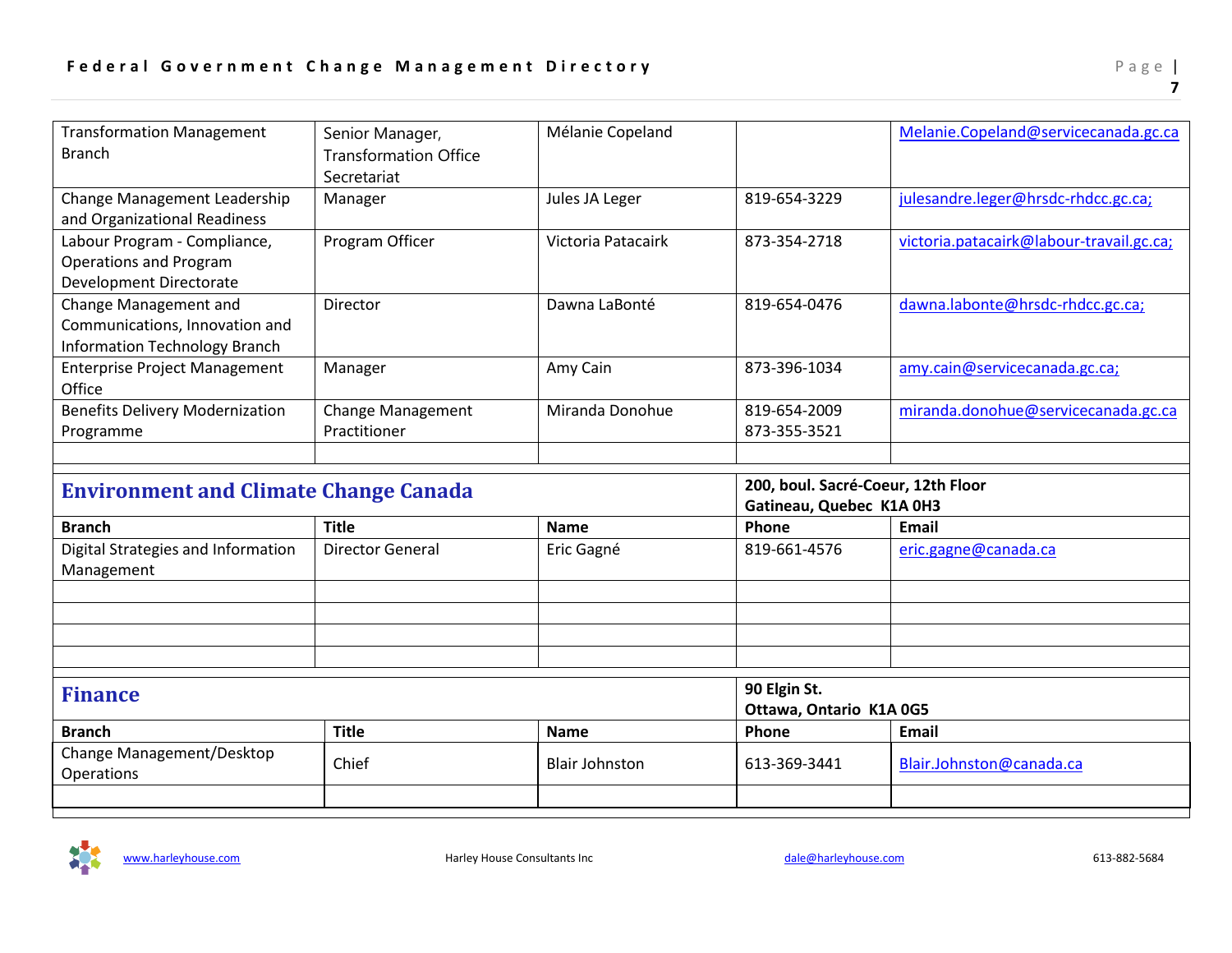<span id="page-8-2"></span><span id="page-8-1"></span><span id="page-8-0"></span>

| <b>Financial Consumer Agency of Canada</b>       |                        |                        | <b>427 Laurier Avenue West</b><br>Ottawa, Ontario K1R 1B9 |                               |  |
|--------------------------------------------------|------------------------|------------------------|-----------------------------------------------------------|-------------------------------|--|
| <b>Branch</b>                                    | <b>Title</b>           | Name                   | Phone                                                     | Email                         |  |
|                                                  |                        |                        |                                                           |                               |  |
|                                                  |                        |                        |                                                           |                               |  |
| <b>Fisheries and Oceans</b>                      |                        |                        | 200 Kent Street                                           |                               |  |
|                                                  |                        |                        | Ottawa, Ontario K1A 0E6                                   |                               |  |
| <b>Branch</b>                                    | <b>Title</b>           | <b>Name</b>            | Phone                                                     | <b>Email</b>                  |  |
| Change Management and<br>Integration             | Director               | Katia Jollez           |                                                           | Katia.Jollez@dfo-mpo.gc.ca;   |  |
| <b>Strategic Policy</b>                          | Director               | Anna Di Tota           |                                                           |                               |  |
| <b>Global Affairs Canada</b>                     |                        |                        | <b>125 Sussex Drive</b><br>Ottawa, Ontario K1A 0G2        |                               |  |
| <b>Branch</b>                                    | <b>Title</b>           | <b>Name</b>            | Phone                                                     | <b>Email</b>                  |  |
| <b>Transformation Program Office</b>             |                        | Mira Olah              |                                                           | Mira.Olah@international.gc.ca |  |
|                                                  |                        |                        |                                                           |                               |  |
| <b>Health Canada</b>                             |                        |                        | <b>Brooke Claxton Building 120 Parkdale Avenue</b>        |                               |  |
|                                                  |                        |                        | Ottawa, Ontario K1A 0K9                                   |                               |  |
| <b>Branch</b>                                    | <b>Title</b>           | <b>Name</b>            | Phone                                                     | <b>Email</b>                  |  |
| <b>Engagement and Business</b><br>Transformation | Director               | <b>Adrienne Mertin</b> | (343) 573-3970                                            | Adrienne.Mertin@canada.ca     |  |
|                                                  |                        |                        |                                                           |                               |  |
|                                                  |                        |                        |                                                           |                               |  |
| <b>Immigration and Refugee Board of Canada</b>   |                        |                        | <b>344 Slater Street</b>                                  |                               |  |
|                                                  |                        |                        | Ottawa, Ontario K1A 0K1                                   |                               |  |
| <b>Branch</b>                                    | <b>Title</b>           | <b>Name</b>            | Phone                                                     | <b>Email</b>                  |  |
| Digital Transformation and                       | Director               | Pascal Roy             | 613-793-7262                                              | Pascal.Roy@cisr.gc.ca;        |  |
| <b>Application Development</b>                   |                        |                        |                                                           |                               |  |
| <b>Digital Transformation</b>                    | Senior Project Manager | Mark Lavigne           | 613-324-8591                                              | Mark.Lavigne@cisr.gc.ca       |  |
|                                                  |                        |                        |                                                           |                               |  |

<span id="page-8-4"></span><span id="page-8-3"></span>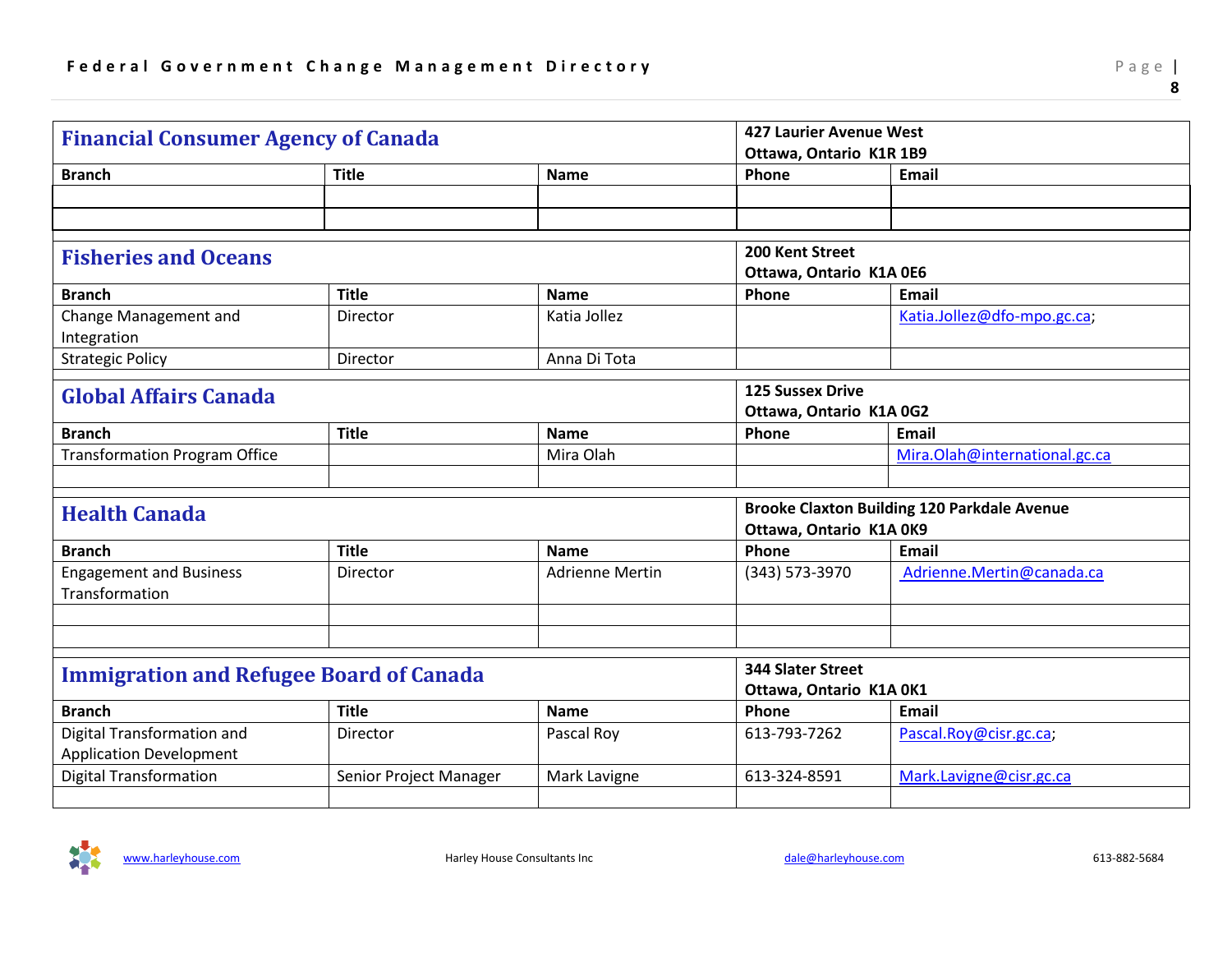<span id="page-9-0"></span>

|                                                     | <b>365 Laurier Avenue West</b> |                        |                                              |                                            |
|-----------------------------------------------------|--------------------------------|------------------------|----------------------------------------------|--------------------------------------------|
| <b>Immigration, Refugees and Citizenship Canada</b> |                                |                        | Ottawa, Ontario K1A 1L1                      |                                            |
| <b>Branch</b>                                       | <b>Title</b>                   | <b>Name</b>            | Phone                                        | Email                                      |
| Change Management, Strategic                        | Director                       | Krista Nangle          | 613-437-6023                                 | Krista.Nangle@cic.gc.ca;                   |
| <b>Communications and Governance</b>                |                                |                        |                                              |                                            |
| Change Management, Strategic                        | Manager                        | Maria Bogdan           | 343-540-9957                                 | Maria.Bogdan@cic.gc.ca;                    |
| Communications and Governance                       |                                |                        |                                              |                                            |
| <b>Enterprise Change Management</b>                 | a/Executive Director           | Virginie Mongeon       |                                              | Virginie.Mongeon@cic.gc.ca;                |
| Leadership and Change                               | Manager                        | Eric Beaudoin          | 343-542-7853                                 | Eric.Beaudoin@cic.gc.ca;                   |
| Management                                          |                                |                        |                                              |                                            |
| <b>Advisory and Community</b>                       | <b>Assistant Director</b>      | Myriam Lamb            | 613-724-7875                                 | Myriam.Lamb@cic.gc.ca;                     |
| <b>Engagement Services</b>                          |                                |                        |                                              |                                            |
| <b>Advisory and Community</b>                       | Senior Change                  | Ruby Rana              | 343-553-7803                                 | Ruby.Rana@cic.gc.ca;                       |
| <b>Engagement Services</b>                          | <b>Management Advisor</b>      |                        |                                              |                                            |
| <b>Advisory and Community</b>                       | <b>Change Management</b>       | Sylvain Bureau         |                                              | Sylvain.Bureau@cic.gc.ca;                  |
| <b>Engagement Services</b>                          | Advisor                        |                        |                                              |                                            |
|                                                     |                                |                        |                                              |                                            |
|                                                     |                                |                        |                                              | Place Bell Canada 160 Elgin St. 22nd Floor |
| <b>Impact Assessment Agency of Canada</b>           |                                |                        | Ottawa, Ontario K1A 0H3                      |                                            |
| <b>Branch</b>                                       | <b>Title</b>                   | <b>Name</b>            | Phone                                        | Email                                      |
| <b>Innovation and Transformation</b>                | Chief Innovation and           | <b>Stewart Lindale</b> | 613-957-0434                                 | stewart.lindale@canada.ca                  |
| Division                                            | <b>Transformation Officer</b>  |                        |                                              |                                            |
|                                                     |                                |                        | 10 Wellington Street, 27 <sup>th</sup> Floor |                                            |
| <b>Indigenous Services Canada</b>                   |                                |                        | Gatineau, Quebec K1A 0H4                     |                                            |
| <b>Branch</b>                                       | <b>Title</b>                   | <b>Name</b>            | Phone                                        | Email                                      |
| <b>Community Infrastructure Branch</b>              | Senior Advisor                 | Stephanie Lalonde      | 819-238-5713                                 | stephanie.lalonde3@canada.ca               |
|                                                     |                                |                        |                                              |                                            |
|                                                     |                                |                        |                                              |                                            |

<span id="page-9-2"></span><span id="page-9-1"></span>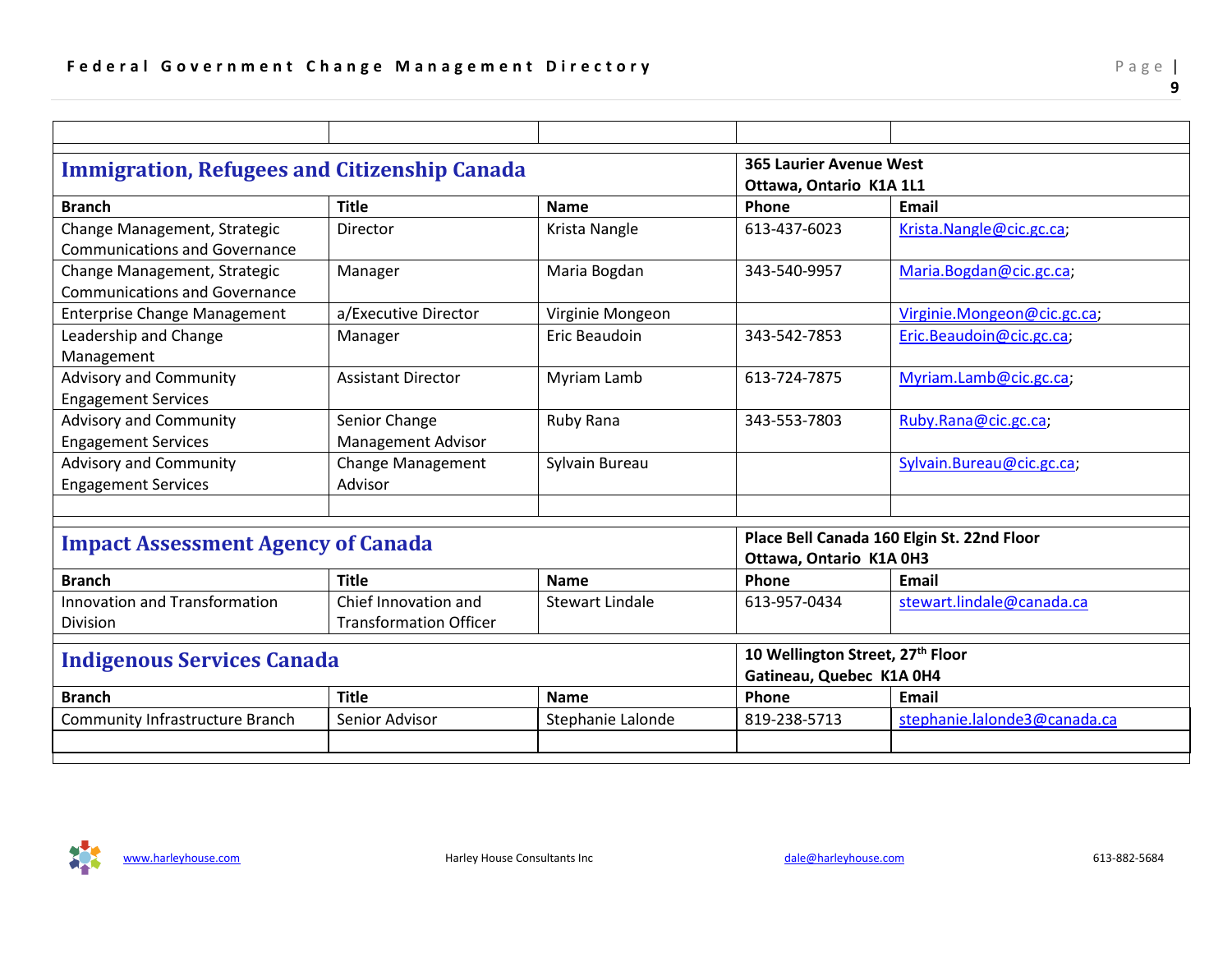<span id="page-10-2"></span><span id="page-10-1"></span><span id="page-10-0"></span>

| <b>Innovation, Science and Economic Development Canada</b> |                                                                   |                                                | 235 Queen St<br>Ottawa, Ontario K1A 0H5          |                            |  |
|------------------------------------------------------------|-------------------------------------------------------------------|------------------------------------------------|--------------------------------------------------|----------------------------|--|
| <b>Branch</b>                                              | <b>Title</b>                                                      | <b>Name</b>                                    | Phone                                            | Email                      |  |
| <b>Digital Transformation Service Sector</b>               | A/Assistant Deputy<br>Minister                                    | <b>Daniel Boulet</b>                           | 343-291-1444                                     | Daniel.Boulet@canada.ca    |  |
|                                                            |                                                                   |                                                |                                                  |                            |  |
|                                                            |                                                                   |                                                |                                                  |                            |  |
| <b>International Development Research Centre</b>           |                                                                   | <b>150 Kent St.</b><br>Ottawa, Ontario K1G 3H9 |                                                  |                            |  |
| <b>Branch</b>                                              | <b>Title</b>                                                      | <b>Name</b>                                    | Phone                                            | Email                      |  |
| <b>Digital Solutions Delivery</b>                          | Manager                                                           | <b>Andre Embersics</b>                         | 613-696-2255                                     |                            |  |
| <b>Justice</b>                                             |                                                                   |                                                | 284 Wellington Street<br>Ottawa, Ontario K1A 0H8 |                            |  |
| <b>Branch</b>                                              | <b>Title</b>                                                      | <b>Name</b>                                    | Phone                                            | <b>Email</b>               |  |
| <b>Transformation and Change</b><br>Management             | Director                                                          | Nassima Zobir Bouguerba                        | 613-816-0177                                     |                            |  |
| Change Management                                          | Manager                                                           | Ok Kim                                         |                                                  | Ok.Kim@justice.gc.ca;      |  |
| <b>General and Senior General Counsel</b>                  | A/Director                                                        | Lune Arpin                                     | 613-960-4865                                     | Lune.Arpin@justice.gc.ca;  |  |
|                                                            | Project Executive and<br>Change Strategist                        | Rita Jain                                      |                                                  | Rita.Jain@justice.gc.ca;   |  |
|                                                            |                                                                   |                                                |                                                  |                            |  |
| <b>Library and Archives Canada</b>                         |                                                                   |                                                | 550 de la Cité Blvd.<br>Gatineau, Quebec J8T 0A7 |                            |  |
| <b>Branch</b>                                              | <b>Title</b>                                                      | <b>Name</b>                                    | Phone                                            | Email                      |  |
| Data, Digital, and CIO                                     | Senior Director General,<br>Digital Services and CIO<br>(Interim) | Sylvain Bélanger                               | 613-882-3935                                     | sylvain.belanger@canada.ca |  |
|                                                            |                                                                   |                                                |                                                  |                            |  |

<span id="page-10-3"></span>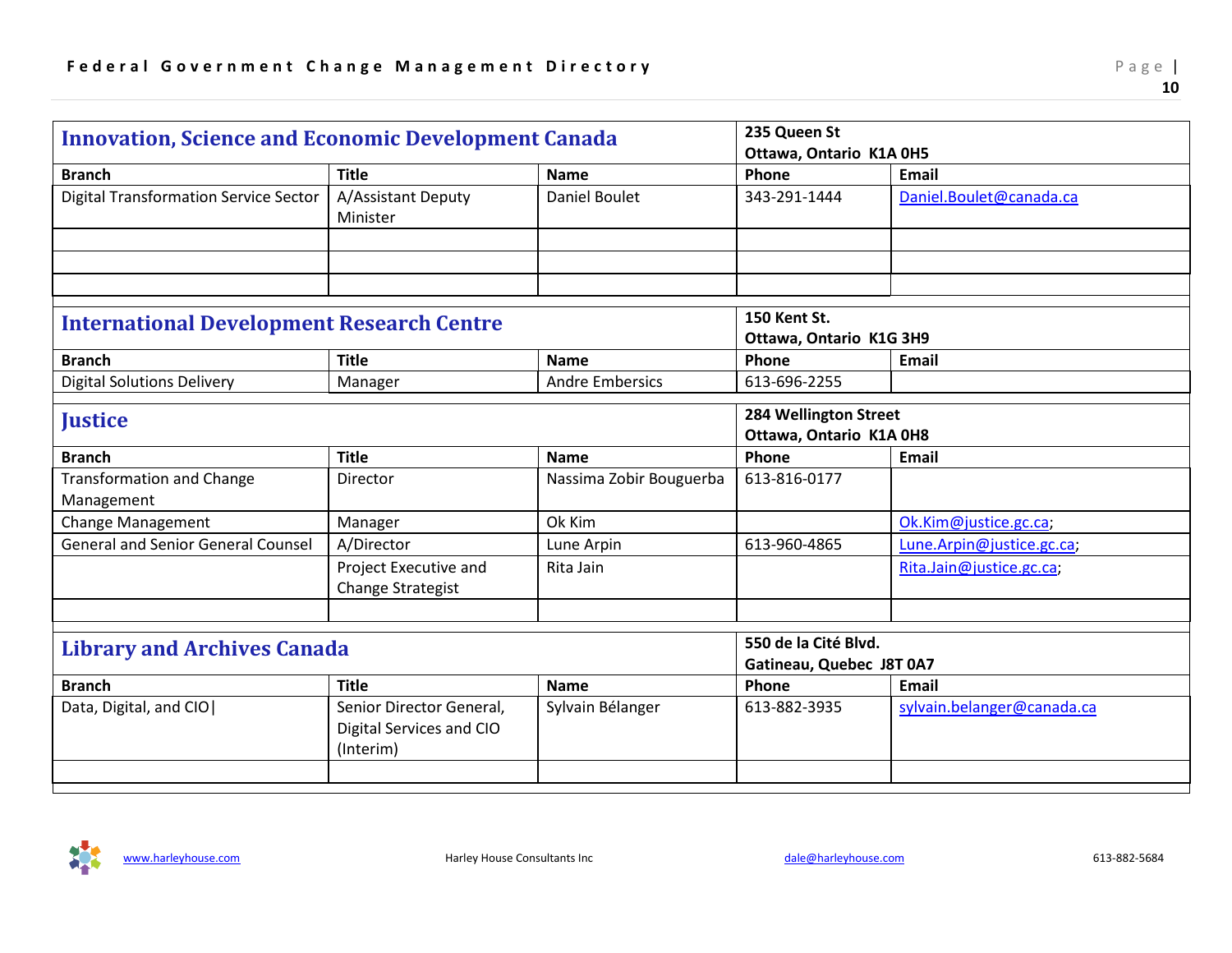<span id="page-11-1"></span><span id="page-11-0"></span>

| <b>National Capital Commission</b>                |                                     |                        | <b>40 Elgin Street</b><br>Ottawa, Ontario K1P 1C7 |                                  |
|---------------------------------------------------|-------------------------------------|------------------------|---------------------------------------------------|----------------------------------|
| <b>Branch</b>                                     | <b>Title</b>                        | <b>Name</b>            | Phone                                             | Email                            |
| IT & Geomatics Services and CIO                   | Director                            | <b>Wanito Bernadin</b> | 613-239-5678<br>x5600                             |                                  |
|                                                   |                                     |                        |                                                   |                                  |
| <b>National Defence</b>                           |                                     |                        | 101 Colonel By Dr<br>Ottawa, Ontario K1A 0K2      |                                  |
| <b>Branch</b>                                     | <b>Title</b>                        | <b>Name</b>            | Phone                                             | <b>Email</b>                     |
|                                                   | Senior Change Management<br>Advisor | <b>Shelly Castillo</b> |                                                   | Shelly.Castillo@forces.gc.ca;    |
| <b>Information Management Project</b><br>Delivery | A/Director General                  | Donald Rousseau        |                                                   | donald.rousseau@forces.gc.ca;    |
|                                                   |                                     |                        |                                                   |                                  |
|                                                   |                                     |                        |                                                   |                                  |
|                                                   |                                     |                        |                                                   |                                  |
| <b>National Research Council Canada</b>           |                                     |                        |                                                   |                                  |
| <b>Branch</b>                                     | <b>Title</b>                        | <b>Name</b>            | Phone                                             | Email                            |
|                                                   | <b>Chief Information Officer</b>    | Philippe Johnston      |                                                   | Philippe.Johnston@nrc-cnrc.gc.ca |
|                                                   |                                     |                        | <b>580 Booth Street</b>                           |                                  |
| <b>Natural Resources Canada</b>                   |                                     |                        | Ottawa, Ontario K1A 0E4                           |                                  |
| <b>Branch</b>                                     | <b>Title</b>                        | Name                   | Phone                                             | <b>Email</b>                     |
| Planning and Operations Branch                    | Exec. Director                      | <b>Michel Mailloux</b> | 343-292-6988                                      | michel.mailloux@canada.ca        |
|                                                   |                                     |                        |                                                   |                                  |

<span id="page-11-3"></span><span id="page-11-2"></span>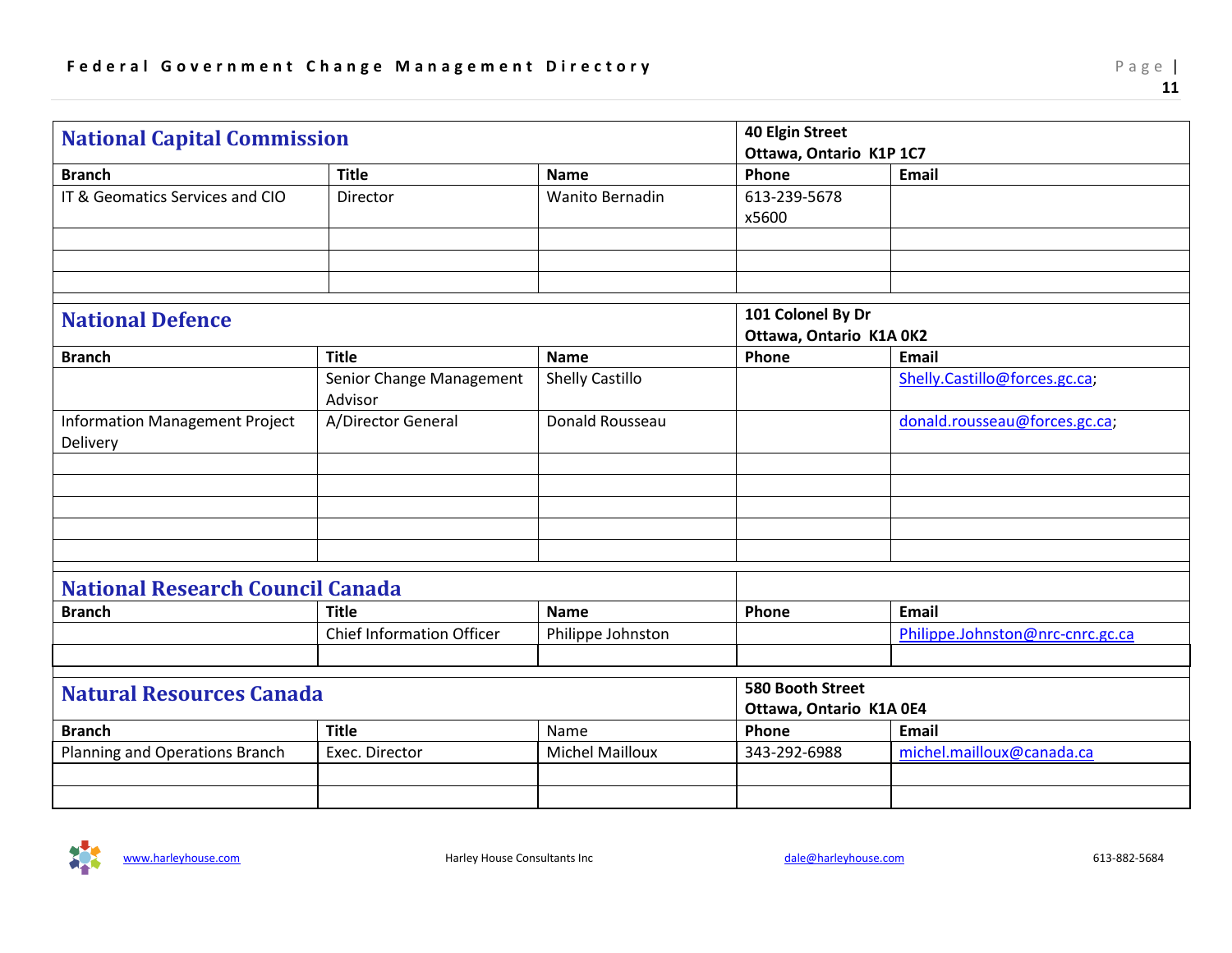<span id="page-12-1"></span><span id="page-12-0"></span>

| 350 Albert Street, 16th Floor<br><b>Natural Sciences and Engineering Research Council of Canada</b><br>Ottawa, ON K1A 1H5<br><b>Title</b><br><b>Email</b><br><b>Branch</b><br>Phone<br><b>Name</b><br>Change Management<br><b>Christine Francoeur</b><br>343-998-2953<br>Lead |                             |         |                           |              |                                       |  |
|-------------------------------------------------------------------------------------------------------------------------------------------------------------------------------------------------------------------------------------------------------------------------------|-----------------------------|---------|---------------------------|--------------|---------------------------------------|--|
|                                                                                                                                                                                                                                                                               |                             |         |                           |              |                                       |  |
|                                                                                                                                                                                                                                                                               |                             |         |                           |              |                                       |  |
|                                                                                                                                                                                                                                                                               |                             |         |                           |              |                                       |  |
|                                                                                                                                                                                                                                                                               |                             |         |                           |              |                                       |  |
|                                                                                                                                                                                                                                                                               |                             |         |                           |              |                                       |  |
|                                                                                                                                                                                                                                                                               | <b>Change Management</b>    | Advisor | <b>France Guillemette</b> | 613-323-7652 | France.Guillemette@nserc-crsrc.gc.ca; |  |
|                                                                                                                                                                                                                                                                               |                             |         |                           |              |                                       |  |
| <b>30 Victoria Street</b><br><b>Parks Canada</b><br>Gatineau, Quebec J8X 0B3                                                                                                                                                                                                  |                             |         |                           |              |                                       |  |
| <b>Title</b><br><b>Branch</b><br><b>Name</b><br>Phone<br>Email                                                                                                                                                                                                                |                             |         |                           |              |                                       |  |
| Office of the Chief Information<br><b>Chief Information Officer</b><br><b>Brad Martens</b><br>819-420-9700<br>Brad.Martens@pc.gc.ca;<br>Officer                                                                                                                               |                             |         |                           |              |                                       |  |
|                                                                                                                                                                                                                                                                               |                             |         |                           |              |                                       |  |
|                                                                                                                                                                                                                                                                               |                             |         |                           |              |                                       |  |
|                                                                                                                                                                                                                                                                               |                             |         |                           |              |                                       |  |
|                                                                                                                                                                                                                                                                               |                             |         |                           |              |                                       |  |
|                                                                                                                                                                                                                                                                               |                             |         |                           |              |                                       |  |
| <b>Blackburn Building 85 Sparks Street</b>                                                                                                                                                                                                                                    | <b>Privy Council Office</b> |         |                           |              |                                       |  |
| Ottawa, Ontario K1A 0A3                                                                                                                                                                                                                                                       |                             |         |                           |              |                                       |  |
| <b>Title</b><br><b>Branch</b><br><b>Name</b><br>Phone<br>Email                                                                                                                                                                                                                |                             |         |                           |              |                                       |  |
| <b>Trevor Banks</b><br><b>Information Management Policy</b><br>613-858-5487<br>Trevor.Banks@pco-bcp.gc.ca<br>Manager                                                                                                                                                          |                             |         |                           |              |                                       |  |
| Project and Change Management<br>Marlene A.<br>Manager                                                                                                                                                                                                                        |                             |         |                           |              |                                       |  |
|                                                                                                                                                                                                                                                                               |                             |         |                           |              |                                       |  |
|                                                                                                                                                                                                                                                                               |                             |         |                           |              |                                       |  |
|                                                                                                                                                                                                                                                                               |                             |         |                           |              |                                       |  |
|                                                                                                                                                                                                                                                                               |                             |         |                           |              |                                       |  |

<span id="page-12-2"></span>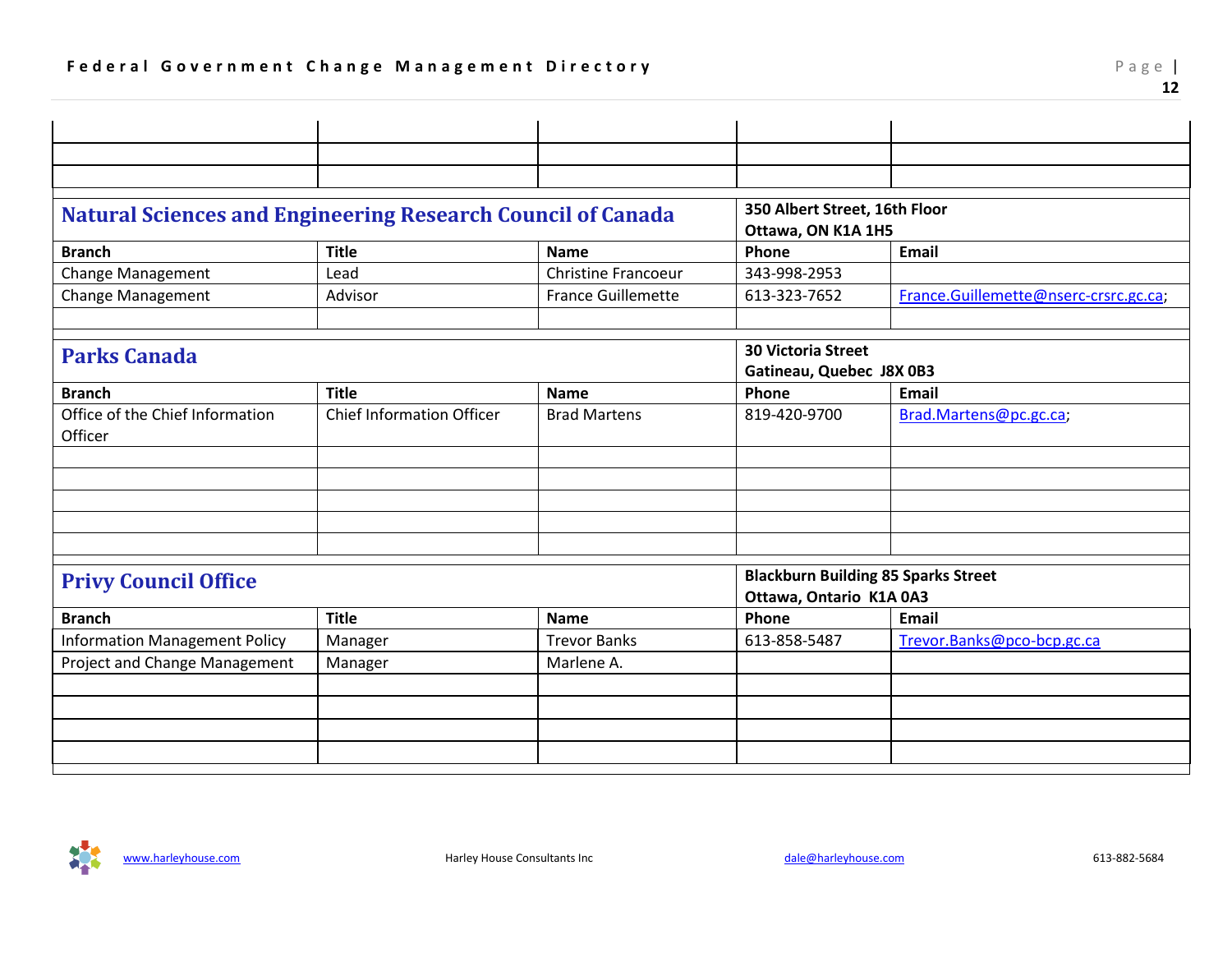<span id="page-13-1"></span><span id="page-13-0"></span>

| <b>Public Safety Canada</b>                                        |                                        |                             | <b>269 Laurier Avenue West</b><br>Ottawa, Ontario K1A 0P8 |                                             |  |
|--------------------------------------------------------------------|----------------------------------------|-----------------------------|-----------------------------------------------------------|---------------------------------------------|--|
| <b>Branch</b>                                                      | <b>Title</b>                           | <b>Name</b>                 | Phone                                                     | <b>Email</b>                                |  |
| <b>Communications Directorate</b>                                  | <b>Director General</b>                | Leanne Maidment             | 343-553-4578                                              | Leanne.Maidment@ps-sp.gc.ca;                |  |
| <b>Chief Information Officer</b><br>Directorate                    | <b>Chief Information Officer</b>       | <b>Christianne Poirier</b>  | 613-944-4878                                              | Christianne.Poirier@ps-sp.gc.ca             |  |
|                                                                    |                                        |                             |                                                           |                                             |  |
| <b>Public Service Commission</b>                                   |                                        |                             | 22 Eddy Street<br>Gatineau, Quebec K1A 0M7                |                                             |  |
| <b>Branch</b>                                                      | <b>Title</b>                           | <b>Name</b>                 | Phone                                                     | <b>Email</b>                                |  |
| <b>Business Improvements and</b><br>Integration                    | <b>Business Transformation</b><br>Lead | Nuyanne Gosselin            | 819-420-6760                                              | Nuyanne.Gosselin@canada.ca                  |  |
| <b>Public Services and Procurement Canada</b>                      |                                        |                             | <b>11 Laurier Street</b>                                  |                                             |  |
|                                                                    |                                        |                             | Gatineau, Quebec K1A 0S5                                  |                                             |  |
| <b>Branch</b>                                                      | <b>Title</b>                           | <b>Name</b>                 | Phone                                                     | <b>Email</b>                                |  |
| <b>Strategic Engagement and Change</b><br><b>Management Sector</b> | <b>Director General</b>                | Anya Lisowski               | 431-335-8381                                              | anya.lisowski@pwgsc-tpsgc.gc.ca;            |  |
| Policy & Systems                                                   | Manager                                | <b>Benoit Potvin</b>        |                                                           | benoit.potvin@tpsgc-pwgsc.gc.ca;            |  |
|                                                                    | Engagement lead                        | Carla McEachern             | 604-250-0749                                              | carla.mceachern@pwgsc-tpsgc.gc.ca;          |  |
| <b>Change Management</b>                                           | Senior Advisor                         | <b>Chantal Bemeur</b>       | 613-286-7326                                              | chantal.bemeur@tpsgc-pwgsc.gc.ca;           |  |
| <b>Transformation Changes</b>                                      | A/Director                             | <b>Christianne Gauthier</b> |                                                           | christianne.gauthier@tpsgc-<br>pwgsc.gc.ca; |  |
| Change Leadership and<br>Communications                            | Manager                                | Marie-Claude Picard         | 819-712-1392                                              | Marie-Claude.Picard2@tpsgc-<br>pwgsc.gc.ca; |  |
|                                                                    | <b>Strategic Advisor</b>               | Melanie Barretta            | 613-302-2555                                              | Melanie.Barretta@tpsgc-pwgsc.gc.ca;         |  |
| Centre of Expertise on Change                                      | <b>Policy Analyst</b>                  | Ryan Ferrara                | 873-354-1693                                              | Ryan.Ferrara@tpsgc-pwgsc.gc.ca;             |  |
| <b>Change Management Office</b>                                    | Director                               | Sandra Bonneau              |                                                           |                                             |  |

<span id="page-13-2"></span>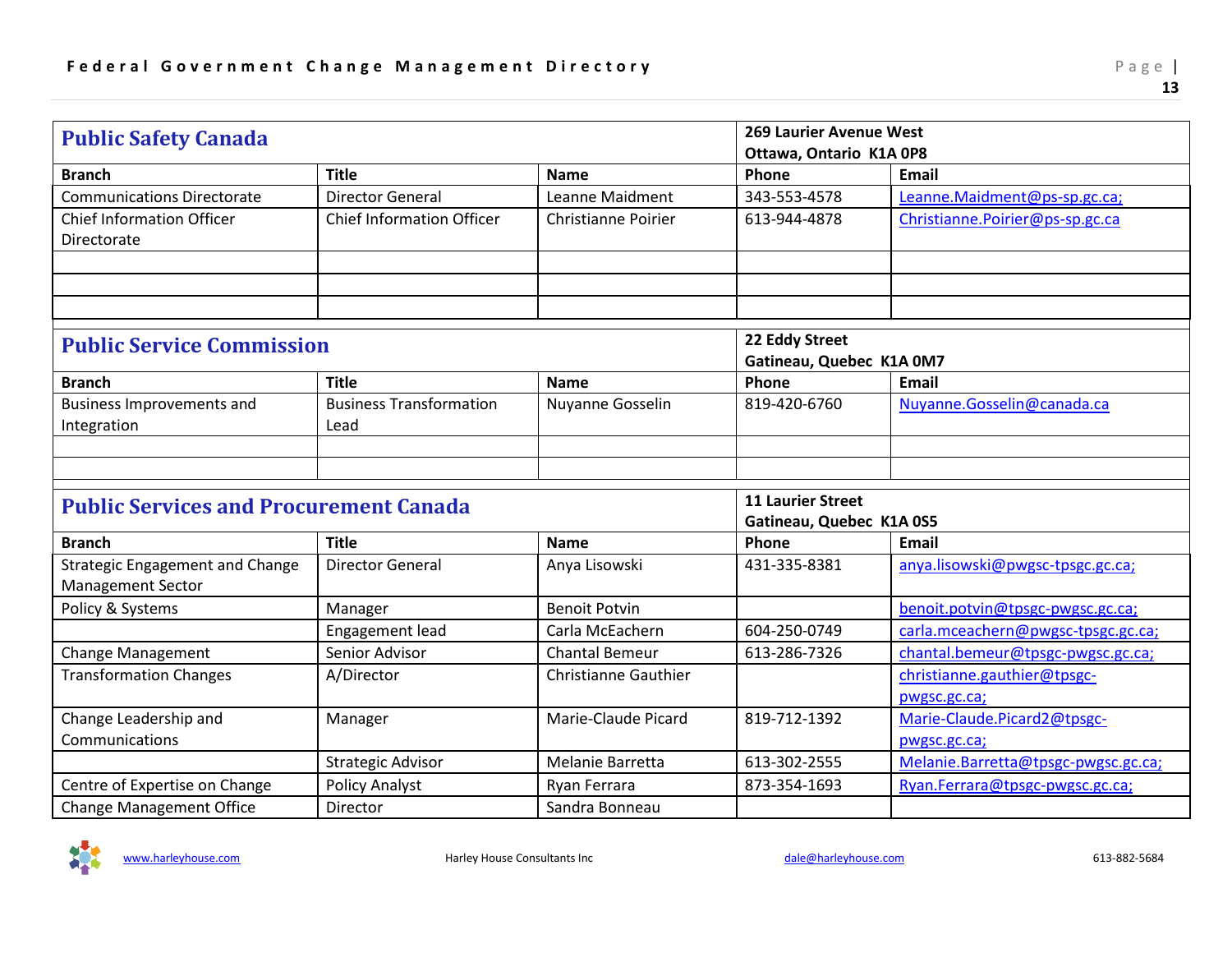<span id="page-14-0"></span>

| Centre of Expertise on Change                                                        | Director                         | Virginie Carrier     | 613-943-0515                               | Virginie.Carrier@tpsgc-pwgsc.gc.ca; |  |
|--------------------------------------------------------------------------------------|----------------------------------|----------------------|--------------------------------------------|-------------------------------------|--|
| Change Management and Strategic<br>Engagement                                        | Manager                          | <b>Roy Nader</b>     |                                            | Roy.Nader@tpsgc-pwgsc.gc.ca;        |  |
| Information Management, Digital<br>Transformation, and Innovation<br><b>Services</b> | <b>Director General</b>          | Natalie Martel       | 819-420-5396                               | natalie.martel@tpsgc-pwgsc.gc.ca;   |  |
| <b>Procurement Branch</b>                                                            | <b>Project Management</b>        | <b>Ron Benes</b>     | 613-614-6928                               | ron.benes@tpsgc-pwgsc.gc.ca;        |  |
| <b>National Financial Management</b><br><b>Advisory Services (NFMAS)</b>             | Senior Director                  | Howah Lee            | 613-286-5121                               | howah.lee@tpsgc-pwgsc.gc.ca;        |  |
|                                                                                      |                                  |                      |                                            |                                     |  |
|                                                                                      |                                  |                      |                                            |                                     |  |
|                                                                                      |                                  |                      |                                            |                                     |  |
|                                                                                      |                                  |                      |                                            |                                     |  |
| <b>Royal Canadian Mounted Police</b>                                                 |                                  |                      | 73 Leikin Drive<br>Ottawa, Ontario K1A 0R2 |                                     |  |
| <b>Branch</b>                                                                        | <b>Title</b>                     | <b>Name</b>          | Phone                                      | Email                               |  |
| IM/IT and Chief Information Officer                                                  | <b>Assistant Deputy Minister</b> | Shirley Ivan         |                                            | Shirley.lvan@rcmp-grc.gc.ca;        |  |
|                                                                                      |                                  |                      |                                            |                                     |  |
|                                                                                      |                                  |                      |                                            |                                     |  |
| <b>Shared Services Canada</b>                                                        |                                  |                      | 360 Lisgar<br>Ottawa, Ontario K1P 2E4      |                                     |  |
| <b>Branch</b>                                                                        | <b>Title</b>                     | <b>Name</b>          | Phone                                      | Email                               |  |
| Service Management - Change<br>Management                                            |                                  | <b>Scott Stanley</b> | 613-296-0434                               | scott.stanley@ssc-spc.gc.ca;        |  |
| Client Service Delivery and<br>Management - Digital Government<br>and Science Branch | Senior Director                  | Giselle Marasco      | 613-978-0034                               | giselle.marasco@ssc-spc.gc.ca;      |  |
| <b>Strategy and Business Planning,</b><br>Digital Strategy, CTO Branch               | Director                         | Barbara M. Sweeney   | 613-513-5019                               | barbara.sweeney@ssc-spc.gc.ca;      |  |
|                                                                                      |                                  |                      |                                            |                                     |  |
|                                                                                      |                                  |                      |                                            |                                     |  |

<span id="page-14-1"></span>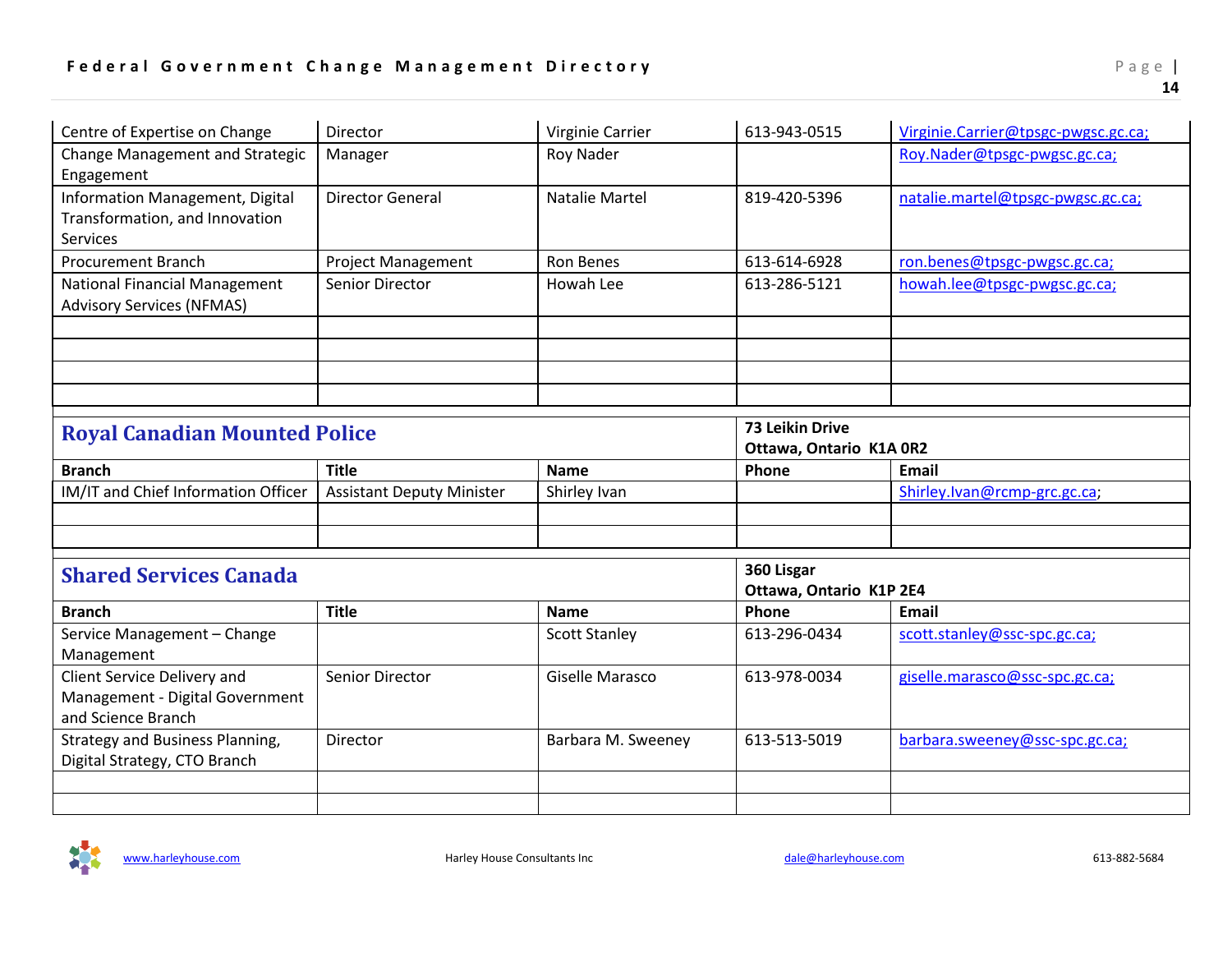<span id="page-15-1"></span><span id="page-15-0"></span>

| <b>Statistics Canada</b>                                 |                                       |                  | 100 Tunney's Pasture Driveway |                                    |  |
|----------------------------------------------------------|---------------------------------------|------------------|-------------------------------|------------------------------------|--|
|                                                          |                                       |                  | Ottawa, Ontario K1A 0T6       |                                    |  |
| <b>Branch</b>                                            | <b>Title</b>                          | <b>Name</b>      | Phone                         | <b>Email</b>                       |  |
| HR Business Intelligence, Wellness<br>and Transformation | Director                              | Yan Brisson      | 613-951-7660                  | yan.brisson@canada.ca;             |  |
| <b>Business Transformation</b>                           | <b>Assistant Director</b>             | Sylvain Vallée   | 613-462-8280                  | sylvain.vallee@canada.ca           |  |
|                                                          |                                       |                  |                               |                                    |  |
|                                                          |                                       |                  |                               |                                    |  |
| <b>Transportation Safety Board of Canada</b>             |                                       |                  |                               | 200 Promenade du Portage 4th Floor |  |
|                                                          |                                       |                  | Gatineau, Quebec K1A 1K8      |                                    |  |
| <b>Branch</b>                                            | <b>Title</b>                          | <b>Name</b>      | Phone                         | <b>Email</b>                       |  |
| Technology and Information<br>Management                 | Manager                               | Line Laflèche    | 819-635-8053                  | line.lafleche@bst-tsb.gc.ca;       |  |
| <b>Information Management</b>                            | Head                                  | Art Monette      |                               |                                    |  |
|                                                          |                                       |                  | 330 Sparks Street             |                                    |  |
| <b>Transport Canada</b>                                  |                                       |                  | Ottawa, Ontario K1A 0N5       |                                    |  |
| <b>Branch</b>                                            | <b>Title</b>                          | <b>Name</b>      | Phone                         | <b>Email</b>                       |  |
| <b>Transformation Group</b>                              | A/Director                            | Melanie Copeland |                               | melanie.copeland@tc.gc.ca;         |  |
| <b>Transformation Group</b>                              | Senior Advisor Mgmt<br>Transformation | Kyle Dufresne    | 343-553-3221                  | kyle.dufresne@tc.gc.ca;            |  |
| <b>Transformation Group</b>                              | Manager, Change<br>Management         | Cindy Orti       | 613-618-2633                  | cindy.orti@tc.gc.ca;               |  |
| Infrastructure/Operations                                | A/Team Leader                         | Andy LaBelle     | 613-462-1101                  | andy.labelle@tc.gc.ca;             |  |
|                                                          |                                       |                  |                               |                                    |  |
|                                                          |                                       |                  |                               |                                    |  |
|                                                          |                                       |                  |                               |                                    |  |
|                                                          |                                       |                  |                               |                                    |  |

<span id="page-15-2"></span>